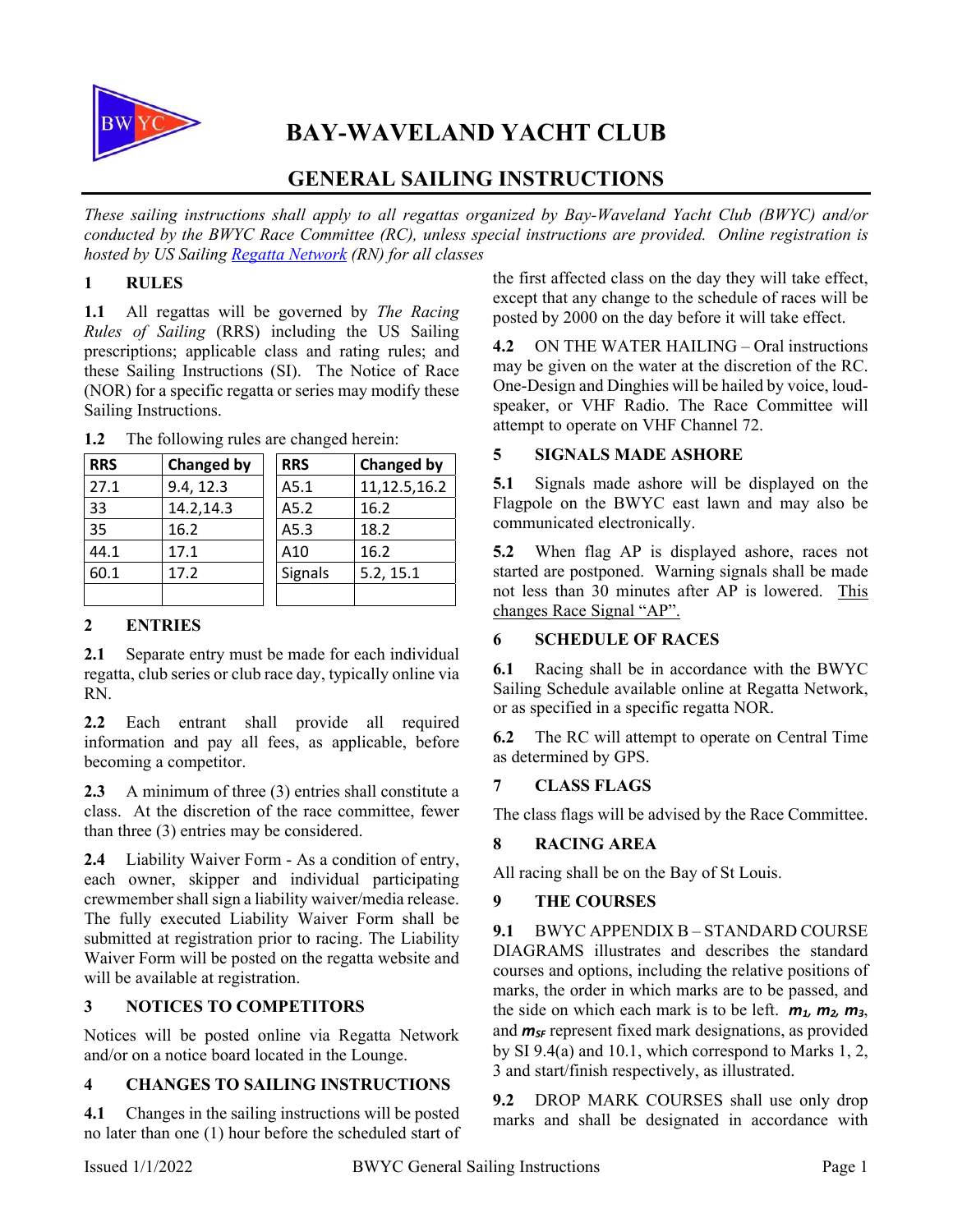BWYC Appendix B.

**9.3** Offset marks and gate marks may be used as indicated by the Race Committee. Boats shall sail between the gate marks from the direction of the previous mark and round either gate mark. If only one gate mark is set, boats shall round the single mark to port. Except when there is a change of course, the gate will be positioned approximately 0.1nm to windward of the RC signal vessel. The gate may be laid after the starting signal.

# **9.4** FIXED MARK COURSES

(a) Shall use only fixed US Government channel marks, except that one drop mark may be used as a start/finish line.

**9.5** No later than the preparatory signal for each start, the RC boat shall display the following (this changes RRS 27.1):

(a) The course designation for the starting class.

**9.6** The RC may hail course information to competitors as provided in SI 4.2.

**9.7** For Portsmouth or Handicap scoring purposes, the course length shall be rounded to the nearest tenth (0.1) of a nautical mile and times shall be recorded and calculated to the nearest whole second.

# **10 MARKS**

**10.1** FIXED MARKS shall be US Government channel markers located in the Bay of St Louis. A missing fixed mark may be replaced with a drop mark, but its original fixed mark designation shall remain.

**10.2** DROP MARKS used for one or all marks of a course shall be as follows:

(a) Marks 1, 2, 3, and the start/finish mark shall be orange tetrahedrons or orange spheres.

(b) New marks, used in accordance with SI 14.1, shall be yellow tetrahedrons or orange spheres.

# **11 CHECK-IN BEFORE THE START [NP]**

Before the first warning signal of the first race on each race day, each boat shall sail near the RC signal boat and hail her class and sail number and be acknowledged by the RC. A boat failing to check-in may be scored DNS without a hearing. This changes RRS A5.1.

# **12 THE START**

**12.1** The starting line will be between a staff displaying an orange flag on the RC boat or the Pier and the course side of the starting mark.

**12.2** With prior notice, the RC may use RRS 26 or

RRS Appendix U – Audible-Signal Racing System.

**12.3** When the warning signal for a succeeding class is made simultaneously with the starting signal of the preceding class and if a course change is made, the change of display course will be made between the warning and preparatory signals. This changes RRS 27.1.

**12.4** [NP] Boats whose warning signal has not been made shall avoid the starting area.

**12.5** A boat that has not started within five (5) minutes after her starting signal will be scored DNS without a hearing. This changes rule A5.1

# **13 INDIVIDUAL RECALLS**

The RC will attempt to hail OCS yachts. The order, timing and success of these hails shall not be grounds for redress. This changes RRS 62.1(a).

# **14 CHANGE OF THE NEXT LEG OF THE COURSE**

14.1 When using drop marks, the race committee will lay a new mark and remove the original mark as soon as practicable. The change will be signaled before the leading boat in each class being changed has begun the leg, although the new mark may not yet be in position. When in a subsequent change a new mark is replaced, it will be replaced with an original mark.

**14.2** Any adjustment of any leg of the course, while boats are racing, by moving the mark(s) up to  $005^\circ$  in bearing and/or 0.2NM in length will not be considered a change in course. This alters RRS 33.

**14.3** When using fixed marks, the change signal shall be the display of flag C with repetitive sounds and the display or hail of the designation of the new fixed mark. This alters RRS 33.

**14.4** Boats shall round the mark beginning a changed leg in the same direction as it was to be rounded before the change.

# **15 THE FINISH**

**15.1** The finish line will be between a staff displaying either a Blue or an Orange flag on the RC boat or Pier and the course side of the nearby finishing mark. This changes the Race Signals.

# **16 TIME LIMIT**

**16.1** The time limit (RRS 35) for each class shall be 2 hours for a single race and 1 hour if two or more races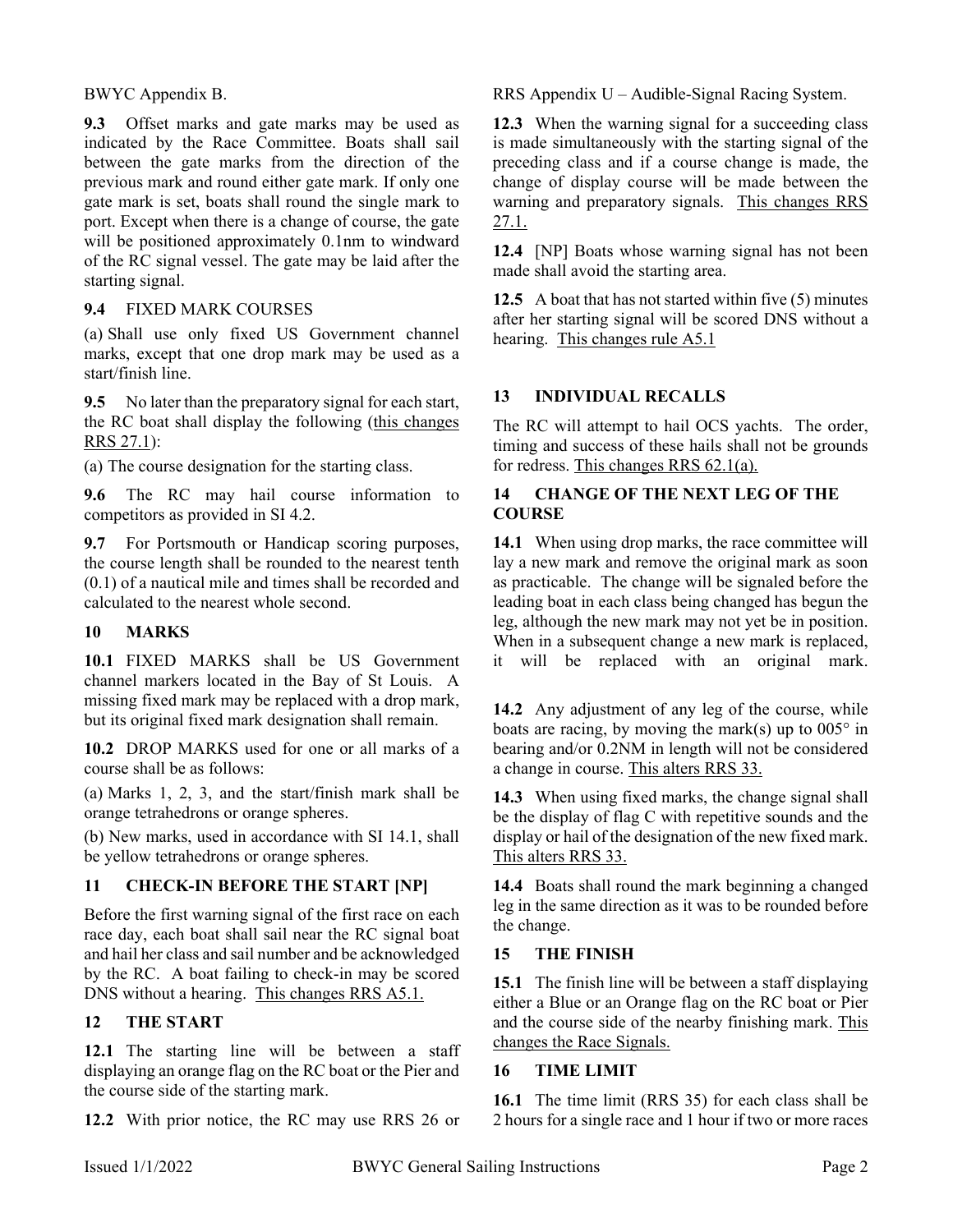are scheduled on a day.

**16.2** Within each class, a boat that is still racing 30 minutes after the first boat finishes shall be scored TLE (Time Limit Expired) and receive points equal to two (2) places behind the last boat to finish, but not worse than last place among the boats that started. All other scoring codes shall take precedence over TLE. This alters RRS A5.1 & A10.

#### **17 PENALTIES AND PROTESTS**

**17.1** RRS APPENDIX V1 & V2 – ALTERNATIVE PENALTIES shall apply. This alters RRS 44.1.

**17.2** Breaches of rules noted herein by [NP], will not be grounds for protest by a yacht and penalties for these may be less than DSQ. This alters RRS 60.1.

**17.3** Protest forms shall be delivered to the BWYC Regatta Desk or the PRO within one (1) hour after the docking time of the RC boat. Hearings will be held as soon as possible subject to the availability of the parties involved and the protest committee.

#### **18 SCORING**

**18.1** No scores will be excluded. One completed race constitutes a regatta or series.

**18.2** This rule applies to a series longer than a regatta and alters RRS A5.3.

(a) For scoring purposes, the number of boats that come to the starting area—or *Checkins*—for any race run on a subject race day will be the total number of boats that came to any start on that day.

(b) The score for DNC will be Checkins+2 and for DNS, DSQ or equivalent it will be Checkins+1.

(c) A boat shall only be scored DNC if she does not come to any starts on the subject race day. If she comes to at least one start, she will be scored no worse than DNS or equivalent for all other races run on that day.

# **19 SAFETY REGULATIONS**

**19.1** PERSONAL FLOTATION DEVICES (PFDs) – All single-handed and trapeze-boat competitors shall wear PFDs at all times in accordance with RRS 40. On all other boats it is the responsibility of the competitors to determine when PFDs will be worn and to comply with applicable class rules. The absence of Race Signal Flag Y shall not be an indication nor recommendation that PFDs should not be worn. See RRS 1.2.

**19.2** [NP] A boat that retires from a race shall notify

the RC before leaving the racing area or, if unable to do so, shall contact the RC or the BWYC office (228-467- 4592) as soon as possible, but no later than directly upon arriving ashore. Failure to promptly report a retirement may be grounds for a fine and/or other penalties.

#### **20 PRIZES**

Trophies will be awarded as specified by each class, the event organizers, and/or in accordance with perpetual deeds of gift.

#### **21 DISCLAIMER OF LIABILITY**

**21.1** Competitors participate in the event entirely at their own risk. See RRS 3, Decision to Race. The OA will not accept any liability for material damage or personal injury or death sustained in conjunction with or prior to, during, or after the regatta.

**21.2** Sailing is by its nature an unpredictable sport and therefore inherently involves an element of risk. By taking part in the Series, each competitor, and the responsible adult, if any, agree and acknowledges that:

- (a) They are aware of the inherent element of risk involved in the sport and accept responsibility for the exposure of themselves and their boat to such inherent risk whilst taking part in the event;
- (b) They are responsible for the safety of themselves, their boat and their other property whether afloat or ashore;
- (c) They accept responsibility for any injury, damage or loss to the extent caused by their own actions or omission;
- (d) Their boat is in good order, equipped to sail in the event and they are fit to participate;
- (e) The provision of a race management team, patrol boats and other officials and volunteers by the event organizer does not relieve them of their own responsibilities;
- (f) The provision of patrol boat cover is limited to such assistance, particularly in extreme weather conditions, as can be practically provided in the circumstances.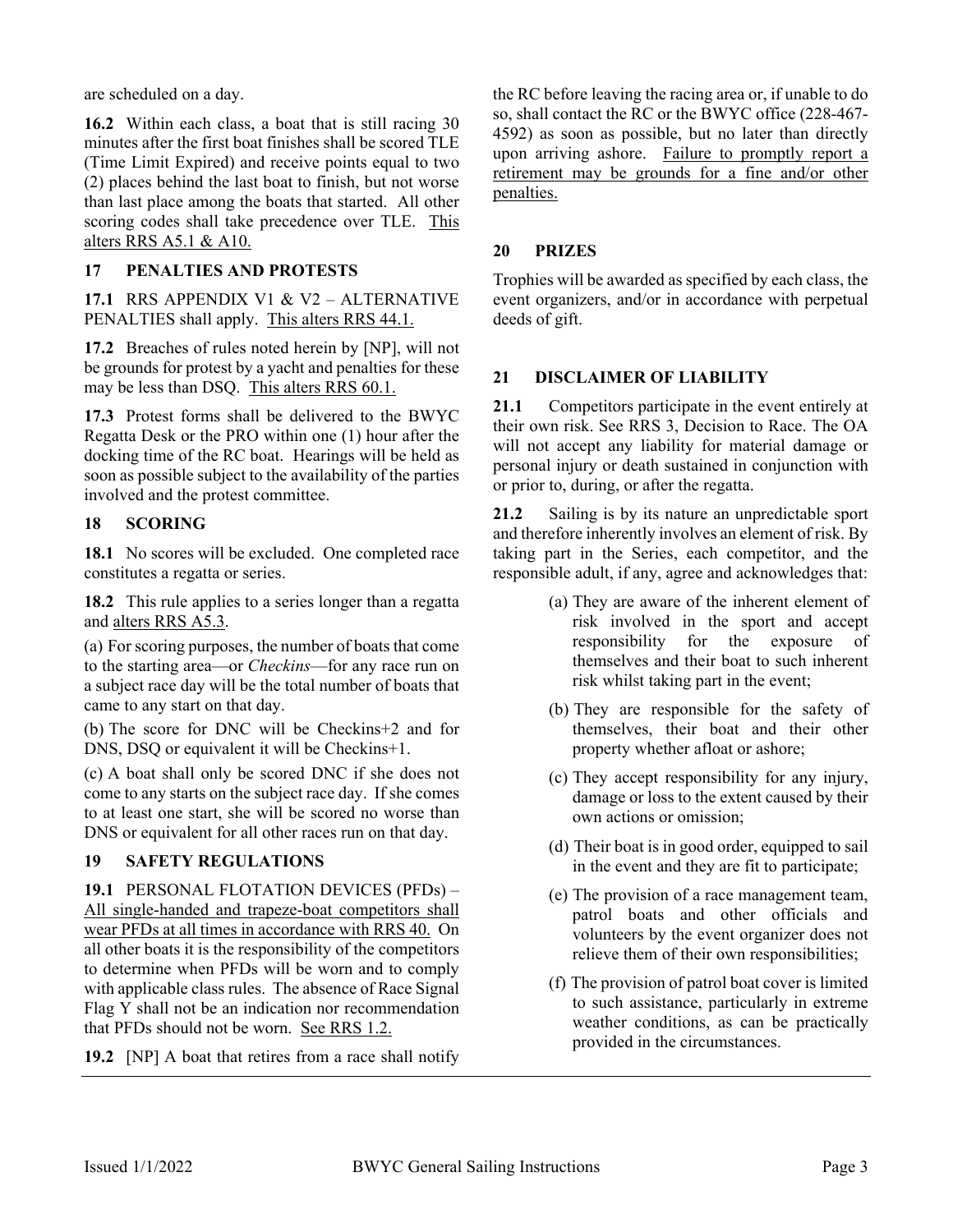# **BWYC APPENDIX B – STANDARD COURSE DIAGRAMS**

#### **B1 WINDWARD-LEEWARD COURSE – "W 1.5"**

**B1.1** Options for this course may include:

- (a) increasing or decreasing the number of legs;
- (b) sailing multiple rounds of the course;
- (c) finishing at Mark 1 or 3;
- (d) when present, the use of an offset Mark 1A set to abeam of Mark 1;

(e) when present, the use of a separate Gate Mark 3A, 3B set to windward of the start/finish line;

(f) finishing to port or starboard of the finishing mark depending on the location of the RC boat;

**B1.2** The courses shall be designated as follows:

| <b>Drop</b>      | <b>Fixed</b>  | <b>Description</b>                       |
|------------------|---------------|------------------------------------------|
| W[1]             | $m_1 m_3 [1]$ | 1 round, 2 legs, start-1-finish          |
| W 1.5            | $m_1 m_3 1.5$ | 1.5 rounds, 3 legs, start-1-3-finish     |
| W <sub>2</sub>   | $m_1 m_3$ 2   | 2 rounds, 4 legs, start-1-3-1-finish     |
| W <sub>2.5</sub> | $m_1 m_3$ 2.5 | 2.5 rounds, 5 legs, start-1-3-1-3-finish |
| W <sub>3</sub>   | $m_1 m_3$ 3   | 3 rounds, 6 legs, start-1-3-1-3-1-finish |



**B1.3** For drop mark courses only, two (2) weather marks (Mark 1) may be used to allow different classes to simultaneously sail different length courses. The RC shall indicate the presence of two weather marks by displaying numeral pennant 2 during the starting sequences for all classes and may also hail to competitors as provided in SI 4.2.

#### **B2 TRIANGLE COURSE – "G"**

**B2.1** Options for this course may include:

(a) increasing or decreasing the number of legs;

(b) sailing multiple rounds of the course;

(c) finishing at Mark 1 or 3;

(d) finishing to port or starboard of the finishing mark depending on the location of the RC boat.

|  | <b>B2.2</b> The courses shall be designated as follows: |  |  |  |
|--|---------------------------------------------------------|--|--|--|
|--|---------------------------------------------------------|--|--|--|

| <b>Drop</b>    | <b>Fixed</b>      | <b>Description</b>                            |
|----------------|-------------------|-----------------------------------------------|
| T[1]           | $m_1 m_2 m_3 [1]$ | 1 round, 3 legs, start-1-2-finish             |
| T <sub>2</sub> | $m_1 m_2 m_3 2$   | 2 rounds, 6 legs, start-1-2-3-1-2-finish      |
| T W            | $m_1 m_2 m_3$ TW  | triangle-windward, 4 legs, start-1-2-3-finish |
| G or GC        | $m_1 m_2 m_3$ GC  | Gold Cup, 5 legs, start-1-2-3-1-finish        |
| , O            | $m_1 m_2 m_3$ O   | Olympic, 6 legs, start-1-2-3-1-3-finish       |